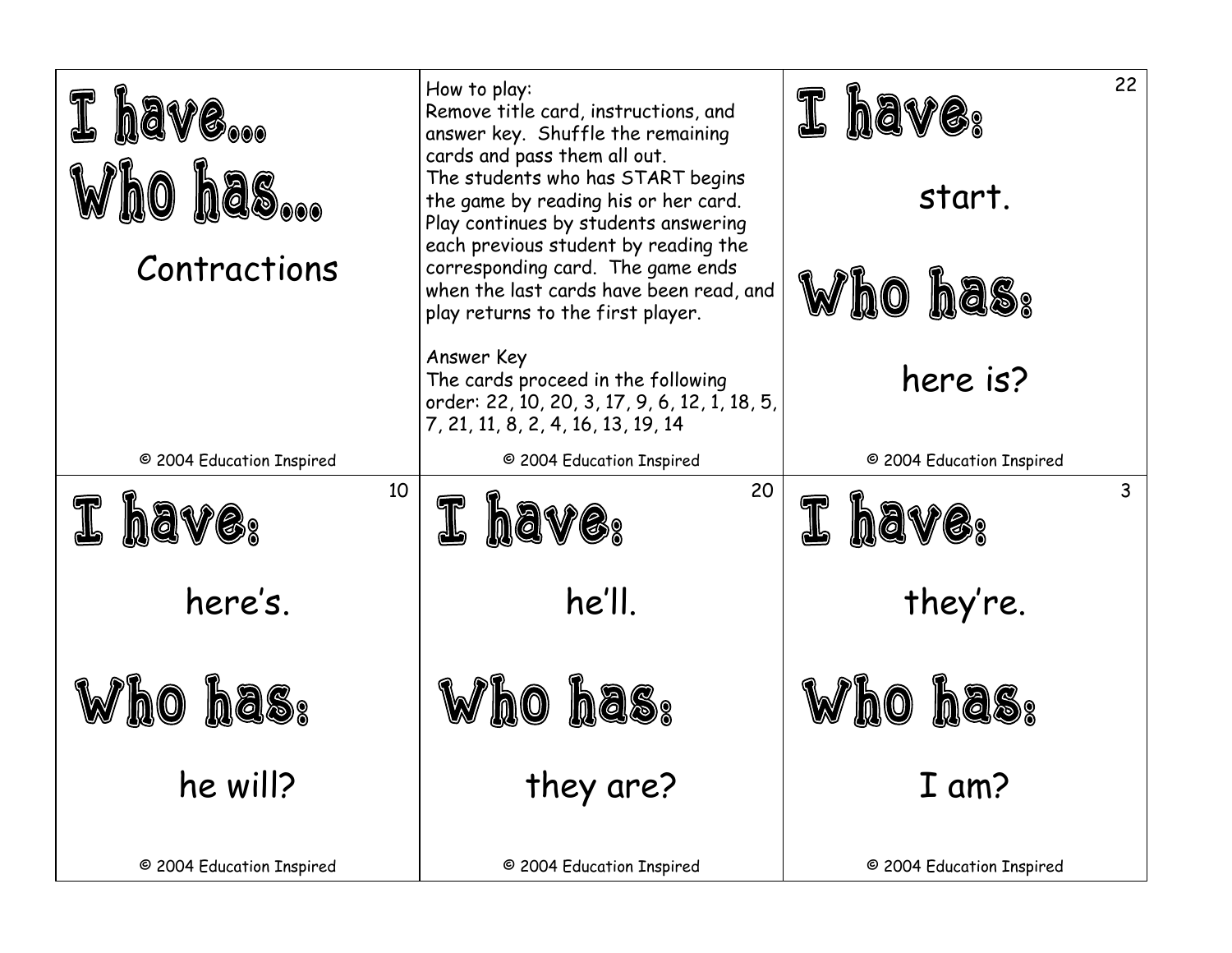| 15<br>I<br>have:                  | 17<br>${\mathbb T}$<br>have: | 9<br>have:                           |
|-----------------------------------|------------------------------|--------------------------------------|
| $I'm$ .                           | we're.                       | who's.                               |
| has:<br>$\textcircled{\small{0}}$ | has:<br>W<br><b>ho</b>       | has:<br>$\circledcirc$<br>$\sqrt{2}$ |
| we are?                           | who is?                      | did not?                             |
| © 2004 Education Inspired         | © 2004 Education Inspired    | @ 2004 Education Inspired            |
| 6<br>I<br>ave:<br><b>IQ</b>       | 14<br>have:                  | 12<br><b>AVC:</b>                    |
| didn't.                           | could've.                    | he's.                                |
| has,                              | has,<br>ho)                  | $h$ as,                              |
| could have?                       | he is?                       | let us?                              |
| © 2004 Education Inspired         | © 2004 Education Inspired    | © 2004 Education Inspired            |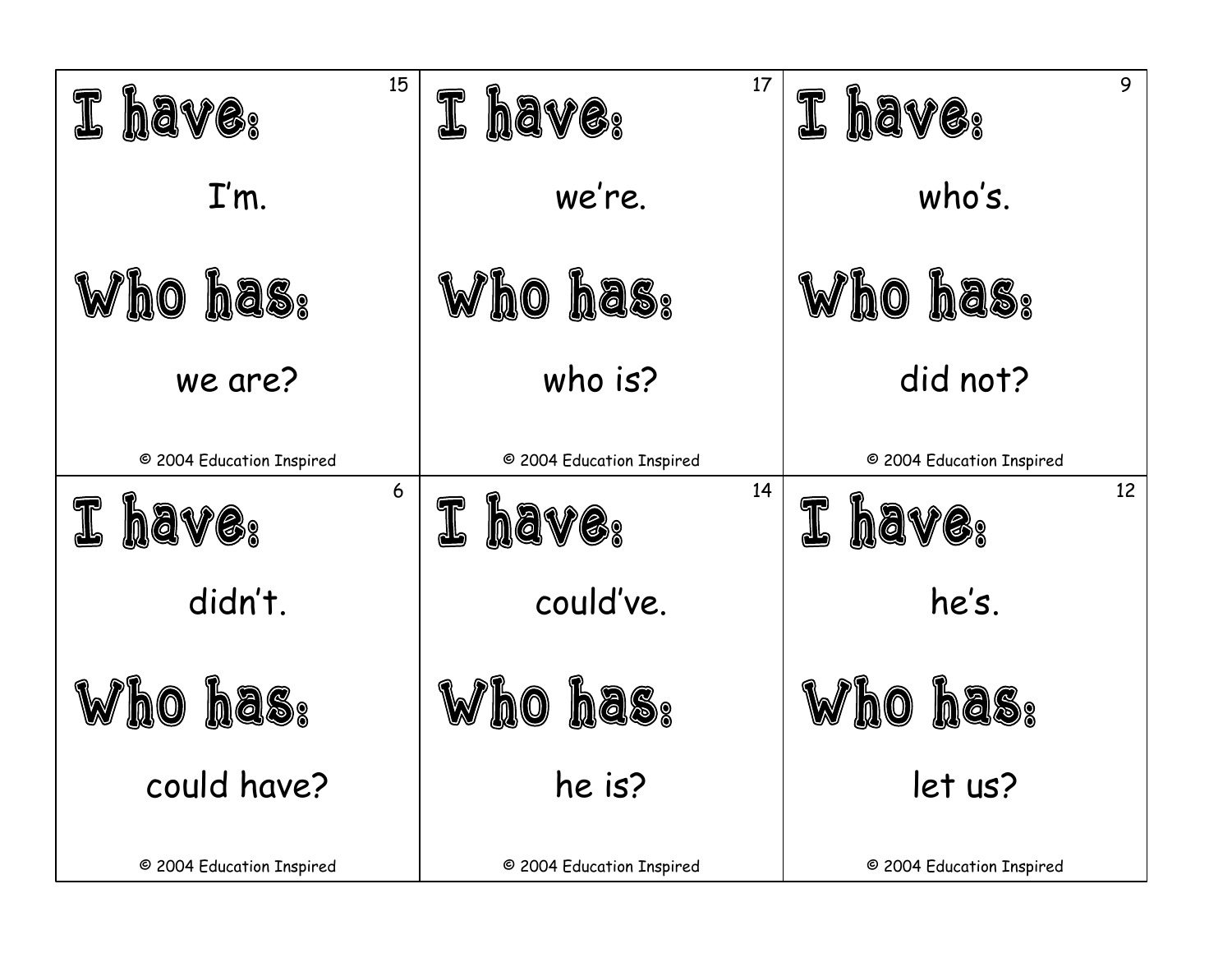| $\mathbf{1}$<br>I<br>have:         | 18<br>have:                  | 5<br>have:                  |
|------------------------------------|------------------------------|-----------------------------|
| let's.                             | aren't.                      | I'd.                        |
| has:<br>In                         | Who<br>has:                  | has:<br>$\circledcirc$<br>h |
| are not?                           | I would?                     | could not?                  |
| © 2004 Education Inspired          | © 2004 Education Inspired    | © 2004 Education Inspired   |
| $\overline{7}$<br>I<br>ave:<br>IQ, | 21<br>have:                  | 11<br>ave:<br>IQ            |
| couldn't.                          | you'll.                      | wouldn't.                   |
| $h$ as,                            | has:<br>$\circledcirc$<br>In | has:                        |
| you will?                          | would not?                   | do not?                     |
| © 2004 Education Inspired          | © 2004 Education Inspired    | © 2004 Education Inspired   |